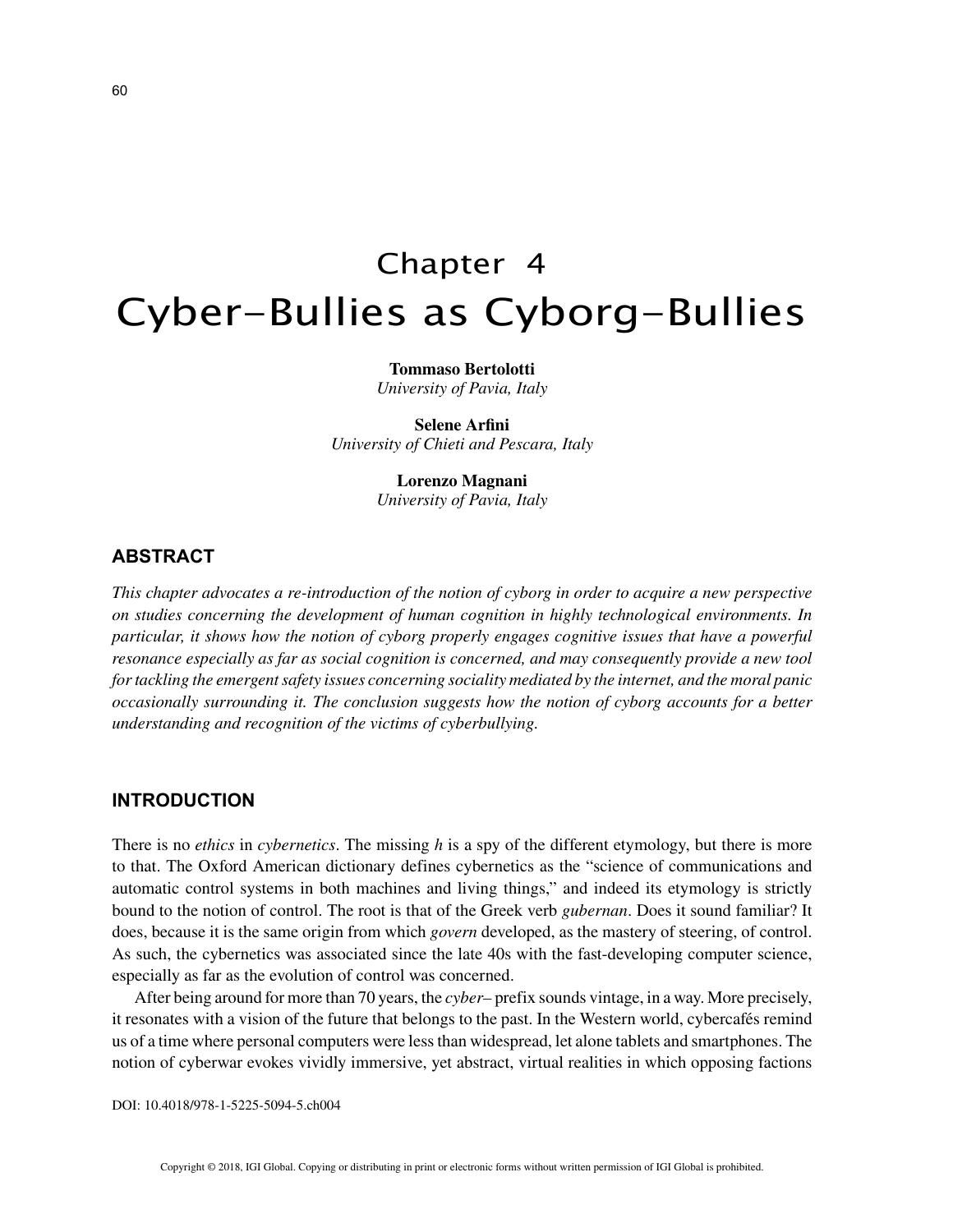#### *Cyber-Bullies as Cyborg-Bullies*

fight each other, in something like Tron or Matrix. Popular culture, especially science-fiction, nearly appropriated the notion of cyborg, a cybernetic organism where the machine components can control the biological ones or vice versa: famous cyborgs range from the Terminators to Darth Vader, from Robocop to the Bicentennial Man.

What is less known to lay culture is that the notion of cyborg had an important theoretical value laden with a strong explanatory and predictive power, as proven for instance by Clark's and Haraway's perspectives. The aim of this paper is to show how the fertility of that notion, together with its ethical depths, still matter to current societal issues about how the Internet and computer mediated communications are affecting our lives.

While the bulk of our argumentation will focus on the behavior known as cyber-bullying, we will conclude by broadening our analysis to see how the theory of cyborg-bullies can shed light on topics such as international terrorism or foreign meddling in national elections.

# **A QUICK AND CRITICAL HISTORY OF THE CYBORG**

The concept of cyborg was not coined in science-fiction, but by two scientists at the Rockland State Hospital, Orangeburg, N.Y.:

*For the exogenously extended organizational complex functioning as an integrated homeostatic system unconsciously, we propose the term "Cyborg." The Cyborg deliberately incorporates exogenous components extending the self-regulatory control function of the organism in order to adapt it to new environments. (Clynes & Kline, 1960, p. 27)*

Cyborgs (obtained by endowing men with transparent implants) were advocated for allowing man's adaptation to new environments – think of outer space – that either could not be adapted, or would require a major genetic (hence hereditary) adaptation, spontaneous or induced. It is important to note that since the beginning the notion of cyborg was connoted by what, today, could be seen as an *ecological-cognitive* necessity (Magnani, 2009). The cyborg's eco-cognitive nature derives from the stress on adaptation and on the cognitive functions: the artifactual additions have always been considered as something that ought to be transparent to one's cognition and often capable of expanding one's cognitive capabilities (Pino, 2010).

We will now briefly review two insightful positions in cyborg-related studies, which will be crucial for the rest of our argument: Donna Haraway's feminist theory (1991) and Andy Clark's cognitive-oriented approach (Clark, 2003).

## **Haraway's Uncomfortable Cyborg**

Waite and Bourke (2013), exploring the cyborg-like features of Facebook, recently showed the untarnished fertility of Haraway's *Cyborg Manifesto*. While we will later return on its recent use, it is worth sparing a few words on the Haraway's contentions. As presented by Haraway herself, the theory is deeply embedded in Feminist arguments. Nevertheless, some of her takes may be discussed and accepted regardless of one's sharing the ideology they are meant to support. Haraway inserted in her definition of cyborg a